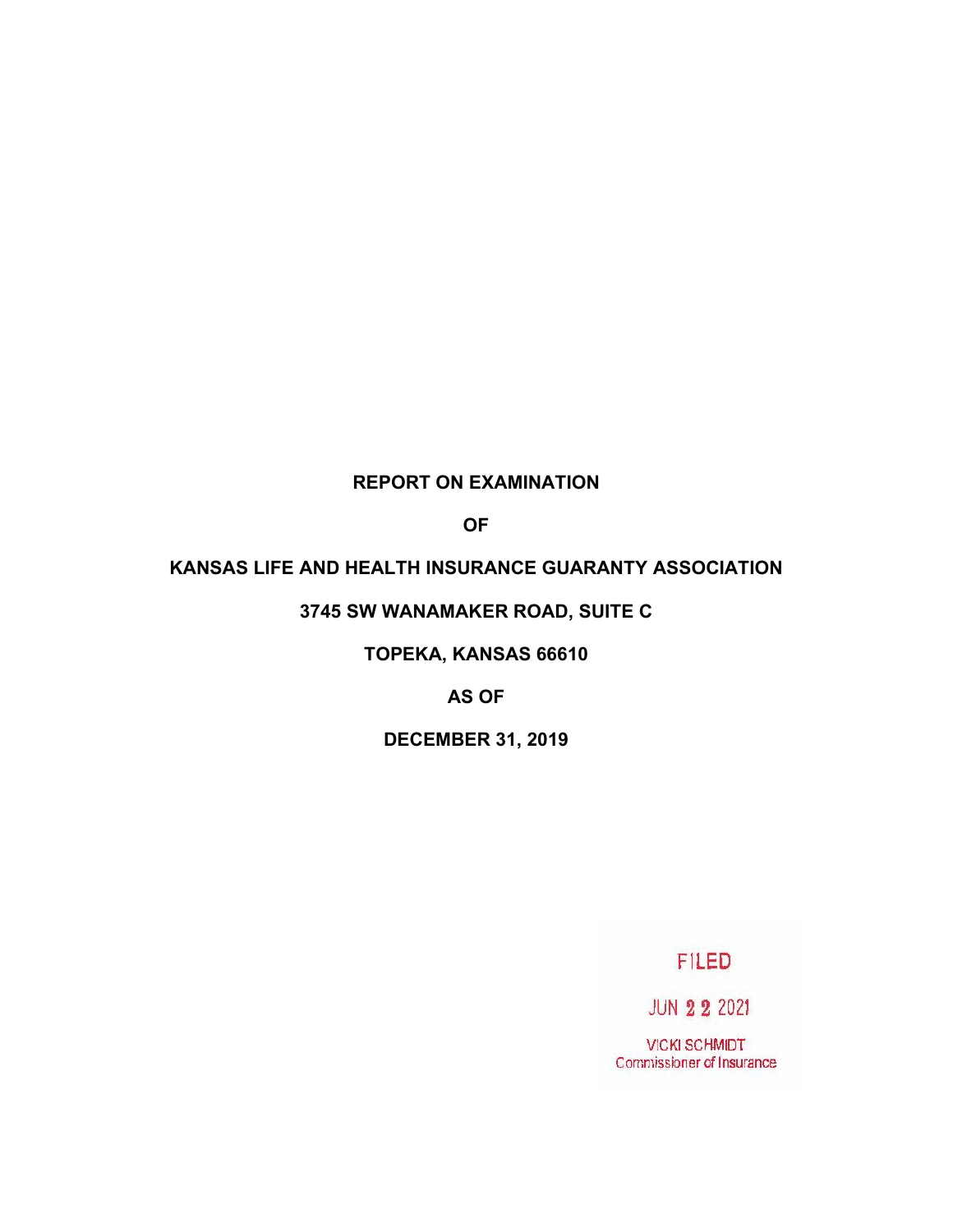# **TABLE OF CONTENTS**

## **SUBJECT**

## **PAGE NUMBER**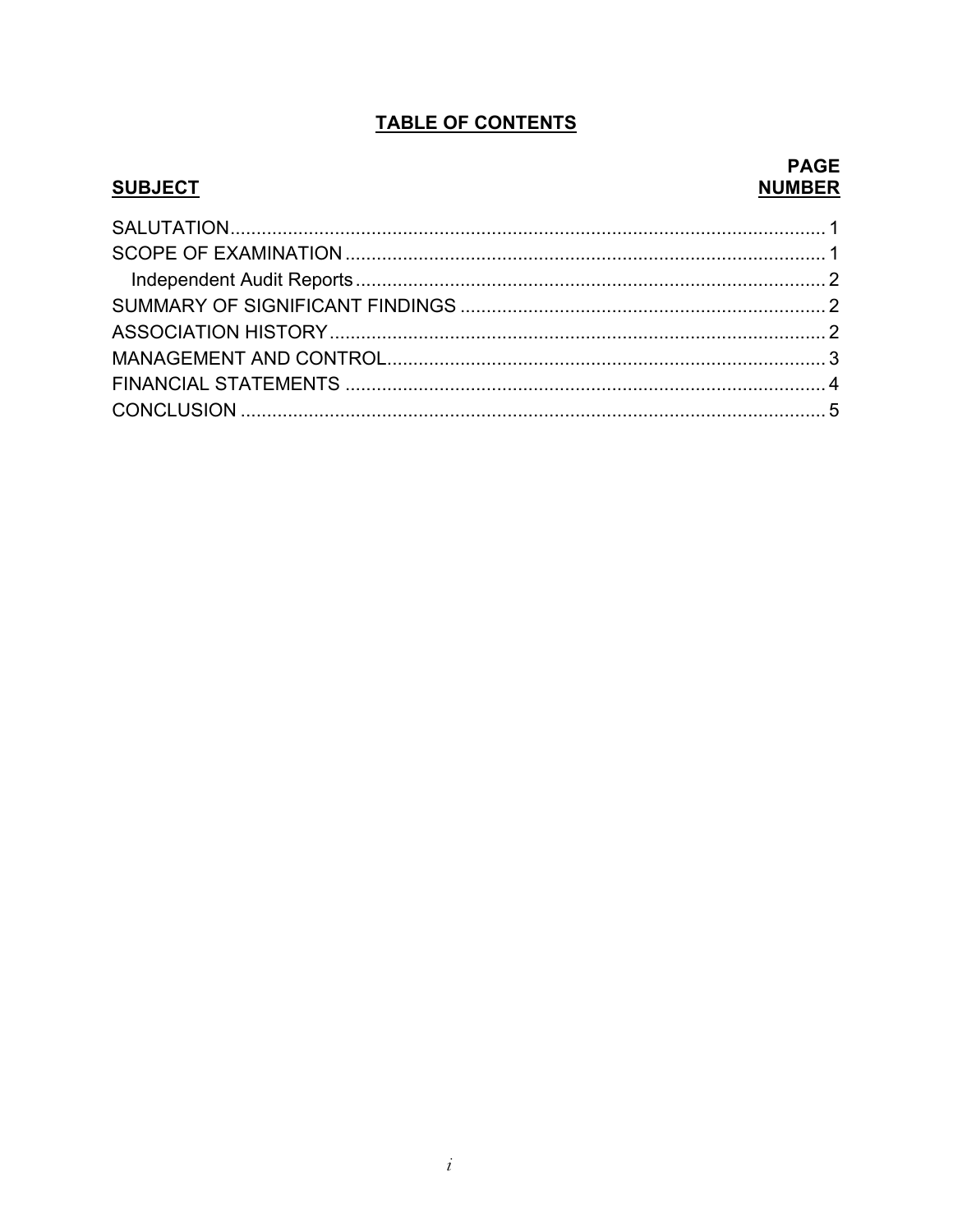Topeka, Kansas March 29, 2021

Honorable Vicki Schmidt Commissioner of Insurance Kansas Insurance Department 1300 SW Arrowhead Rd. Topeka, Kansas 66604

Dear Commissioner:

In accordance with your authorization and pursuant to K.S.A. 40-3014, an examination has been conducted of the financial condition and business affairs of:

### **KANSAS LIFE AND HEALTH INSURANCE GUARANTY ASSOCIATION**

with its official address at:

### **3745 SW WANAMAKER ROAD, SUITE C TOPEKA, KANSAS 66610**

hereinafter referred to as the "Association" or "KLHIGA". The following report on such examination is respectfully submitted.

### **SCOPE OF EXAMINATION**

 This statutory financial examination was conducted in accordance with the rules, regulations, and directives of the Kansas Insurance Department ("Department"). During the examination, the affairs and activities of the Association were reviewed and analyzed to determine their compliance with applicable Kansas statutes, regulations, and directives. The examiner reviewed the Association's adherence to the provisions of its Plan of Operation ("Plan"). The overall financial statement presentation was evaluated as well as management's compliance with cash basis accounting principles.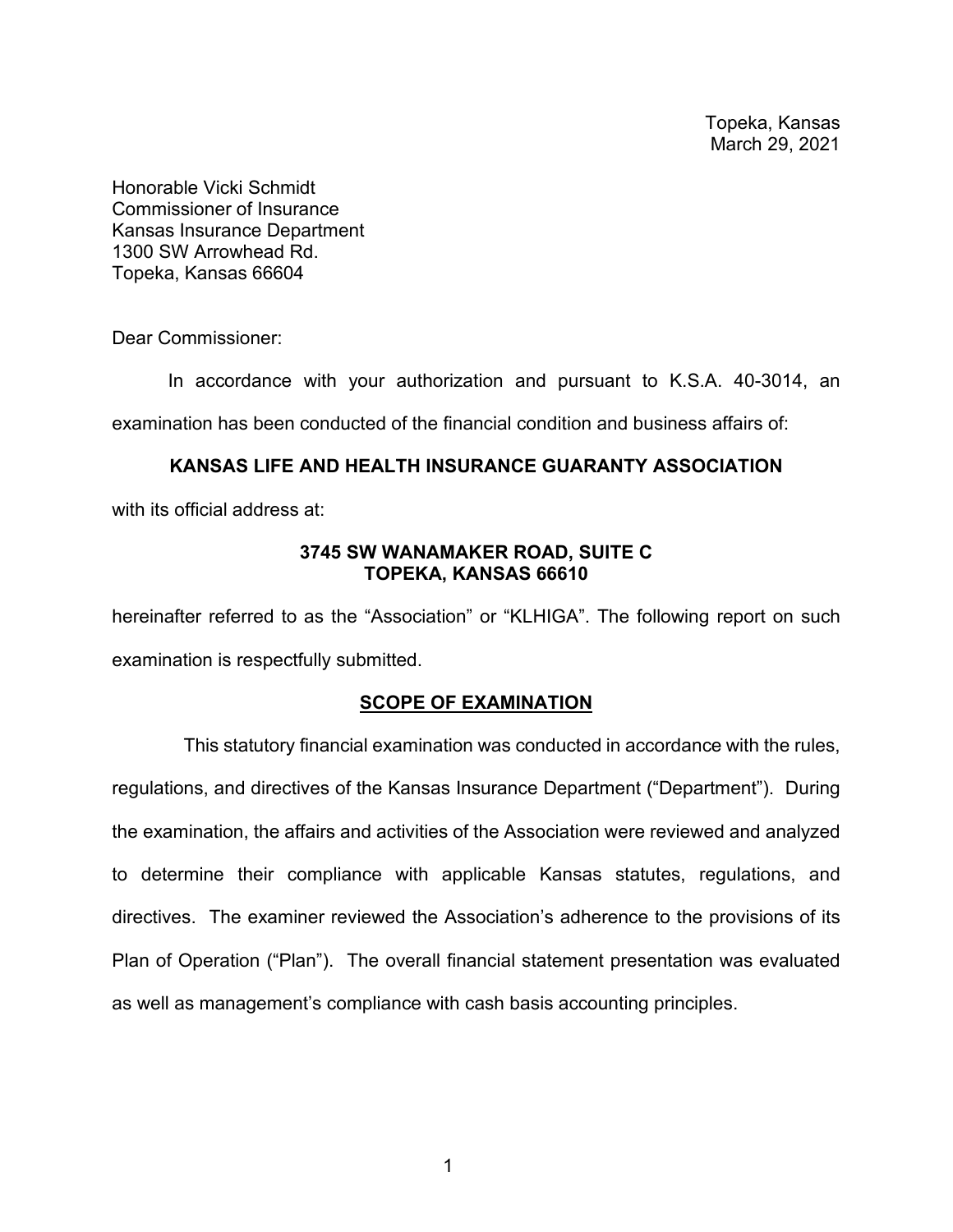This statutory examination covers the five-year period from January 1, 2015 through December 31, 2019, including any material transactions and/or events occurring after the examination date and noted during the course of the examination.

#### **Independent Audit Reports**

The financial statements of the Association were audited by Wendling Noe Nelson and Johnson, L.L.C. for the years ending December 31, 2015, through December 31, 2019. In each of the years under examination, the auditors concluded that the financial statements present fairly, in all material respects, the cash receipts and disbursements of the Association for the years then ended in accordance with the cash basis of accounting. The audited financial statement also includes supplemental schedules of the Association's Statement of Cash Receipts and Disbursements of Insolvencies of each insurer's insolvency.

The independent auditor's work papers were reviewed and analyzed by the examiner; whereby significant reliance was placed on select work papers during this examination.

#### **SUMMARY OF SIGNIFICANT FINDINGS**

No significant findings were noted during the examination.

#### **ASSOCIATION HISTORY**

The Association was formed in 1972, pursuant to K.S.A. 40-3001 *et seq*. ("Act"). The Association, a non-profit, state-based, and statutorily-created system was formed to pay benefits and continue insurance policy coverage under life and health insurance policies and annuity contracts of impaired or insolvent member insurance companies as provided in the Act. The Association is made up of member insurers who are admitted in Kansas to write life, health and annuity contracts as defined in the Act. The Association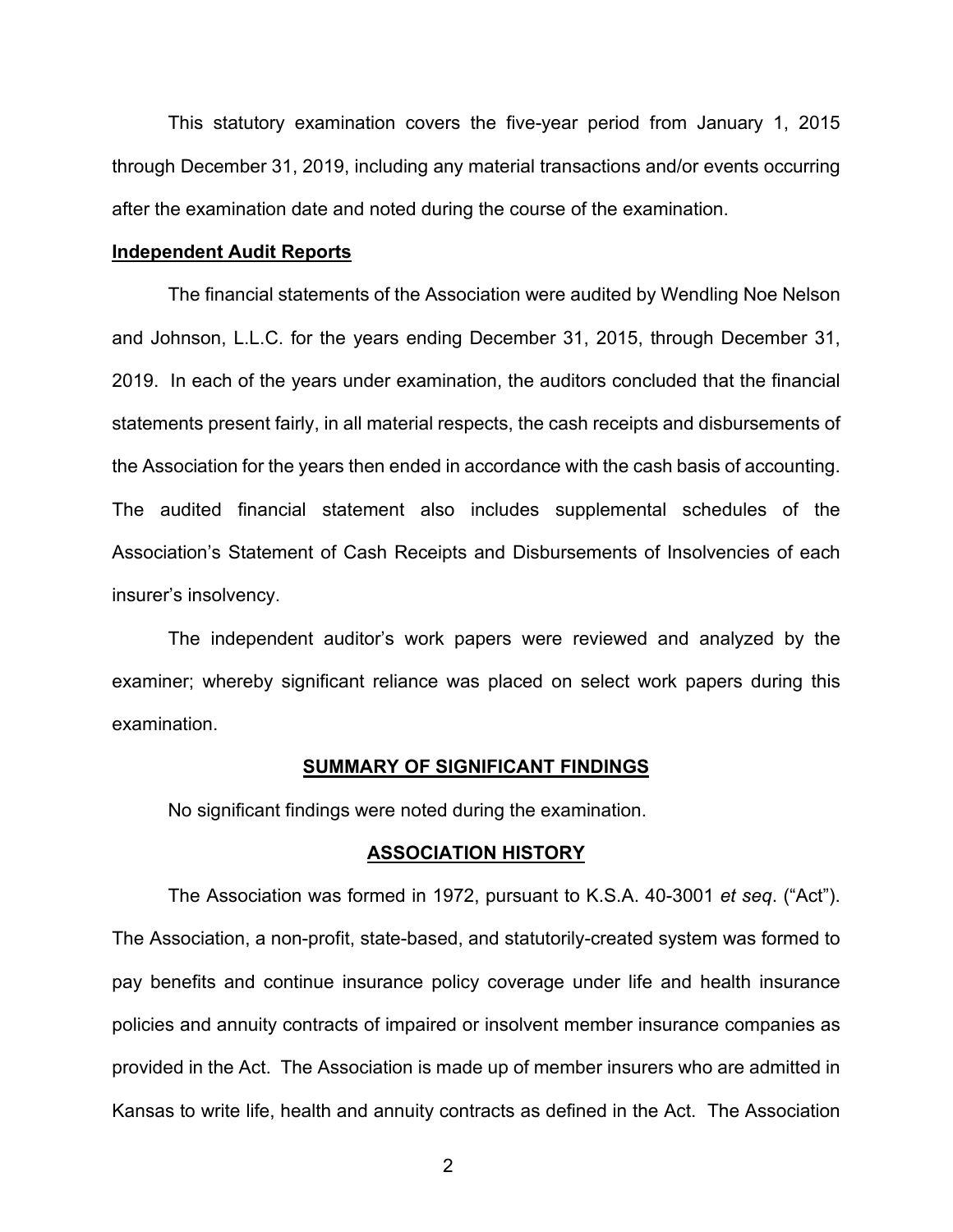is authorized to assess member insurers, based on the premiums written in Kansas, to provide the funding necessary to carry out the provisions of the Act.

#### **MANAGEMENT AND CONTROL**

The Restated Plan of Operation ("Plan"), last amended and approved by the Commissioner June 14, 2013, consists of eight articles. The Plan provides that the board of directors will consist of nine persons elected by member insurers at their annual meeting and approved by the Commissioner. The directors will serve staggered threeyear terms. On December 31, 2019, the following directors were serving in that capacity:

| <b>MEMBER INSURER</b>                                    | <b>MEMBER REPRESENTATIVE</b> | <b>TERM EXPIRATION</b> |  |
|----------------------------------------------------------|------------------------------|------------------------|--|
| <b>Mutual of Omaha</b><br><b>Insurance Company</b>       | <b>Robert Corn</b>           | 2020                   |  |
| <b>Farm Bureau Life</b><br><b>Insurance Company</b>      | Mark Wickham                 | 2020                   |  |
| <b>Blue Cross and Blue Shield</b><br>of Kansas, Inc.     | Scott Raymond                | 2020                   |  |
| <b>American Home Life</b><br><b>Insurance Company</b>    | Les Diehl                    | 2021                   |  |
| Aetna Life Insurance<br>Company                          | <b>Gregory Martino</b>       | 2021                   |  |
| Kansas City Life Insurance<br>Company                    | <b>Timothy Langland</b>      | 2021                   |  |
| <b>Allstate Life Insurance</b><br>Company                | Sonya Ekart                  | 2022                   |  |
| <b>Security Benefit Life</b><br><b>Insurance Company</b> | <b>Chris Swickard</b>        | 2022                   |  |
| <b>US Alliance Life and</b><br><b>Security Company</b>   | <b>Jeff Brown</b>            | 2022                   |  |

The board elects from its members a chairman, vice chairman, and a secretary/treasurer, with each serving a one-year term. On December 31, 2019, the following officers were serving in that capacity: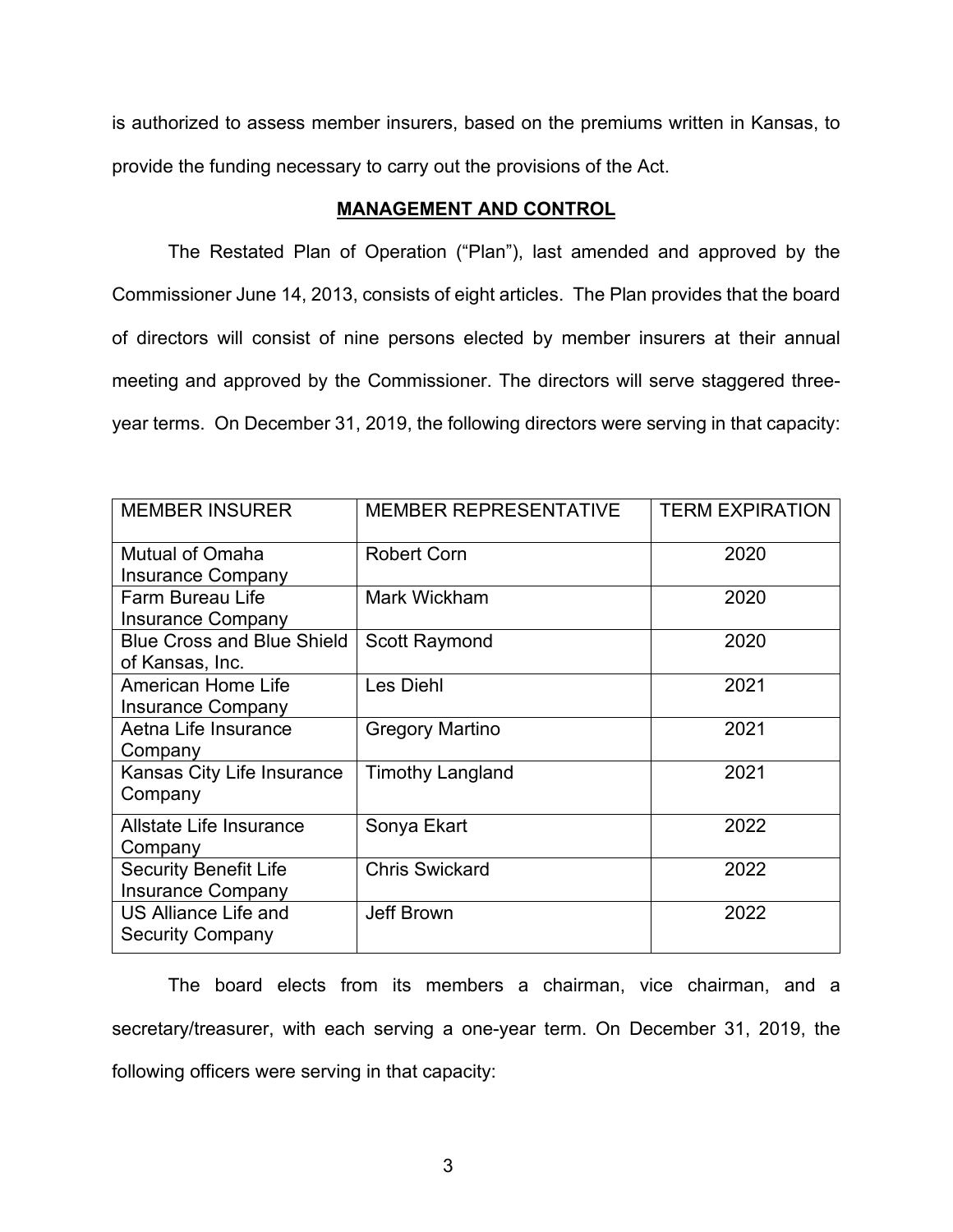| <b>OFFICE</b>           | <b>MEMBER REPRESENTATIVE</b> | <b>MEMBER INSURER</b>      |
|-------------------------|------------------------------|----------------------------|
| Chairman                | <b>Robert Corn</b>           | <b>Mutual of Omaha</b>     |
|                         |                              | <b>Insurance Company</b>   |
| <b>Treasurer</b>        | Les Diehl                    | <b>American Home Life</b>  |
|                         |                              | <b>Insurance Company</b>   |
| Secretary/Vice Chairman | <b>Timothy Langland</b>      | Kansas City Life Insurance |
|                         |                              | Company                    |

# **FINANCIAL STATEMENTS**

The reconciliation of the Statement of Cash Receipts and Disbursements presents the cash receipts and disbursements of the Association for the examination period ending December 31, 2019.